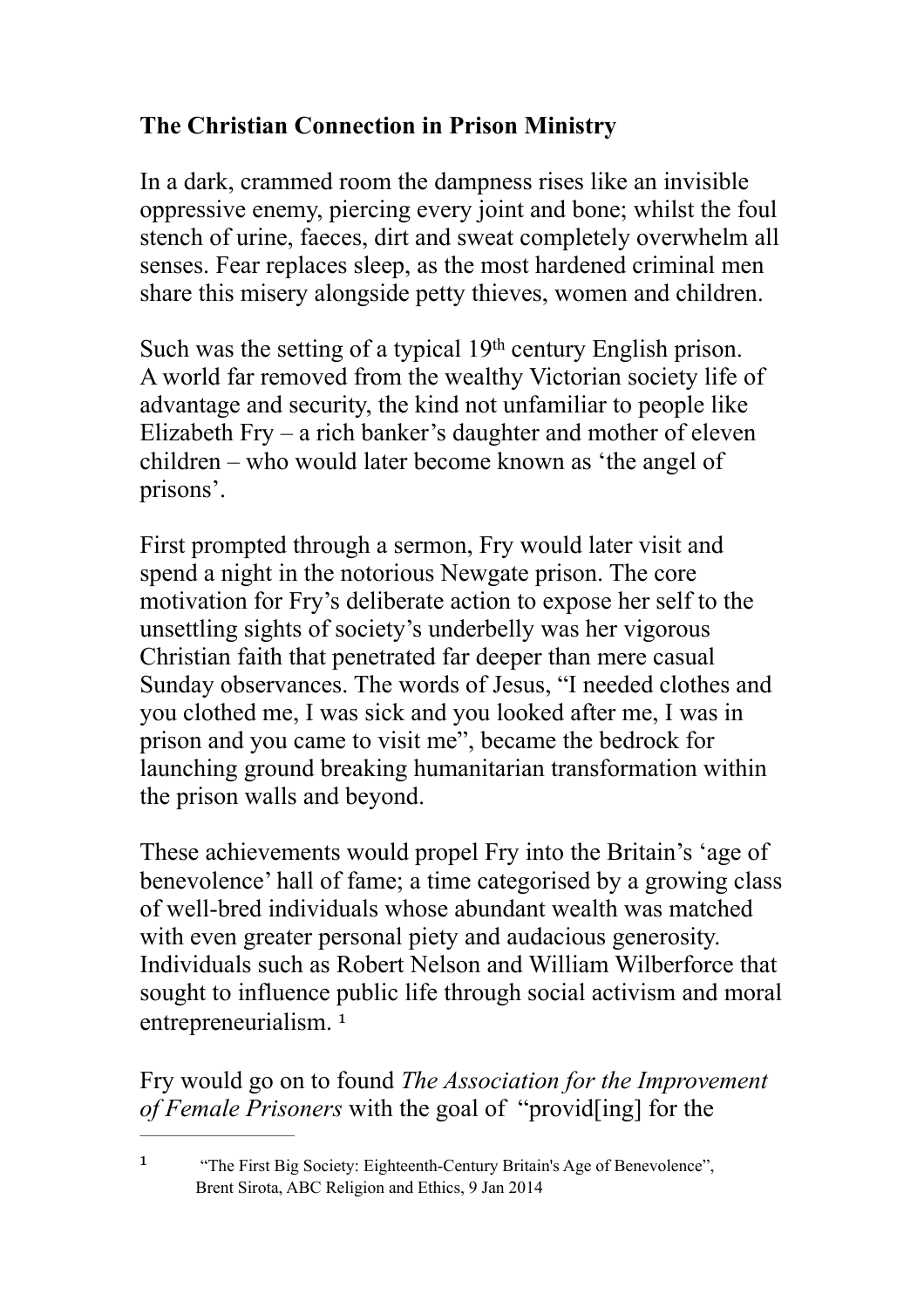clothing, instruction and employment of the women, introduce them to scriptures and form habits of sobriety, order and industry…rendering them docile and peaceable in prison, and respectable when they leave it". It was an overwhelming success, arousing public, government and even royal interest to the "orderly, disciplined inmates…known for their work ethic". Later Fry proposed reforms for mental asylums, promoted nursing standards, education of working women, low-income housing along with founding hostels and soup kitchens.

Fry's legacy, though troubled by personal family struggles, depression and self doubt, demonstrates the power of Christians wholeheartedly invigorated towards a form of radical kindness that profoundly impact society for generations. It was Fry and the Quaker Christian tradition that also helped instil the practice of prison visiting as an important part of community church service.

Given such a rich history it is disappointing that this tradition has been in perpetual decline. Prison Fellowship's former Victorian field director, Kevin Maddock, agrees that churches today haven't kept pace with their prison ministry legacy. "There were parts in history where prisons had to plead with churches to keep people away," he says. "There were so many Christians visiting the prisoners and supporting ex-prisoners that the corrections of the day had to plead with the churches to ease up."

In part this is explained by the increase in government planning over all layers of social welfare including prison management. Prisons today are equipped with improved infrastructure, sanitation, amenities, rehabilitation, education and job training. These factors together with a governmental policy framework driven by criminology's humanist paradigm, that is, criminality stems from poverty and under-education, means year-on-year increasing demands for taxpayer money to expand the social welfare system and leave the problem of crime with the 'experts'. But the trade off inevitably leads to less direct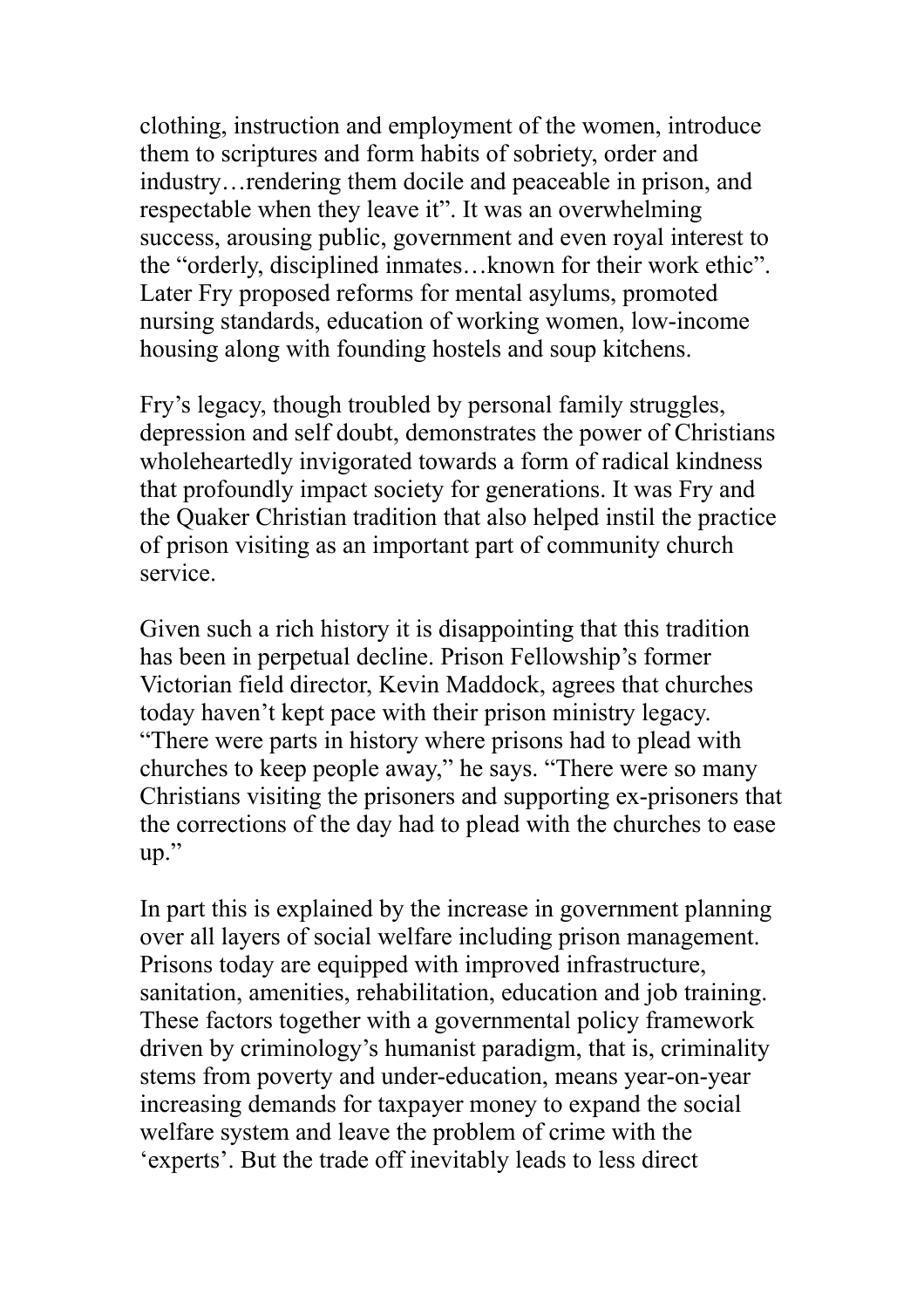community participation and/or disinterest. In Australia, each year every inmate costs taxpayers about \$80,000 (some estimations are higher).<sup>[2](#page-2-0)</sup>

<span id="page-2-1"></span>This trend in limiting or crowding out voluntary community involvement from prison doors has its critics. Many are now rediscovering the public good of restoring community, and particularly church involvement, as part of the suite of prison services. A Canadian report on corrections to Parliament highlights this exact need, "No penitentiary service can succeed without public participation...the community should participate with the job the prisons are doing, if for no other reason than for its own safety."

Kevin Maddock's over 50-year involvement in prisons has convinced him that prison visiting establishes social contact, relationships and normalisation of daily routine, which better prepares offenders for post release life. "Churches become like a Christian AA meeting. Church gives accountability and deep friendship," says Maddock.

Moreover, whilst there is merit in helping reduce socioeconomic inequality to counter crime and disadvantage, when relied on as a primary strategy it fails because it oversimplifies the complex nature of both society and criminal offenders.

According to Charles Colson – former US president Nixon adviser and founder of *Prison Fellowship* – his brief time spent behind bars revealed, "Inmates are a diverse group of individuals who represent a cross-section of society, though comprising a somewhat higher percentage of the minority peoples and the poor". Colson goes onto explain that the reason for higher representation of the poor is more likely due to lack of financial means to procure better legal representation not

<span id="page-2-0"></span>[http://www.pc.gov.au/research/ongoing/report-on-government-services/2017/](http://www.pc.gov.au/research/ongoing/report-on-government-services/2017/justice/corrective-services/rogs-2017-volumec-chapter8.pdf) [2](#page-2-1) justice/corrective-services/rogs-2017-volumec-chapter8.pdf http:// [www.businessinsider.com.au/australia-put-more-people-in-jail-than-ever-before](http://www.businessinsider.com.au/australia-put-more-people-in-jail-than-ever-before-in-2015-and-its-costing-taxpayers-2-6-billion-2015-6)in-2015-and-its-costing-taxpayers-2-6-billion-2015-6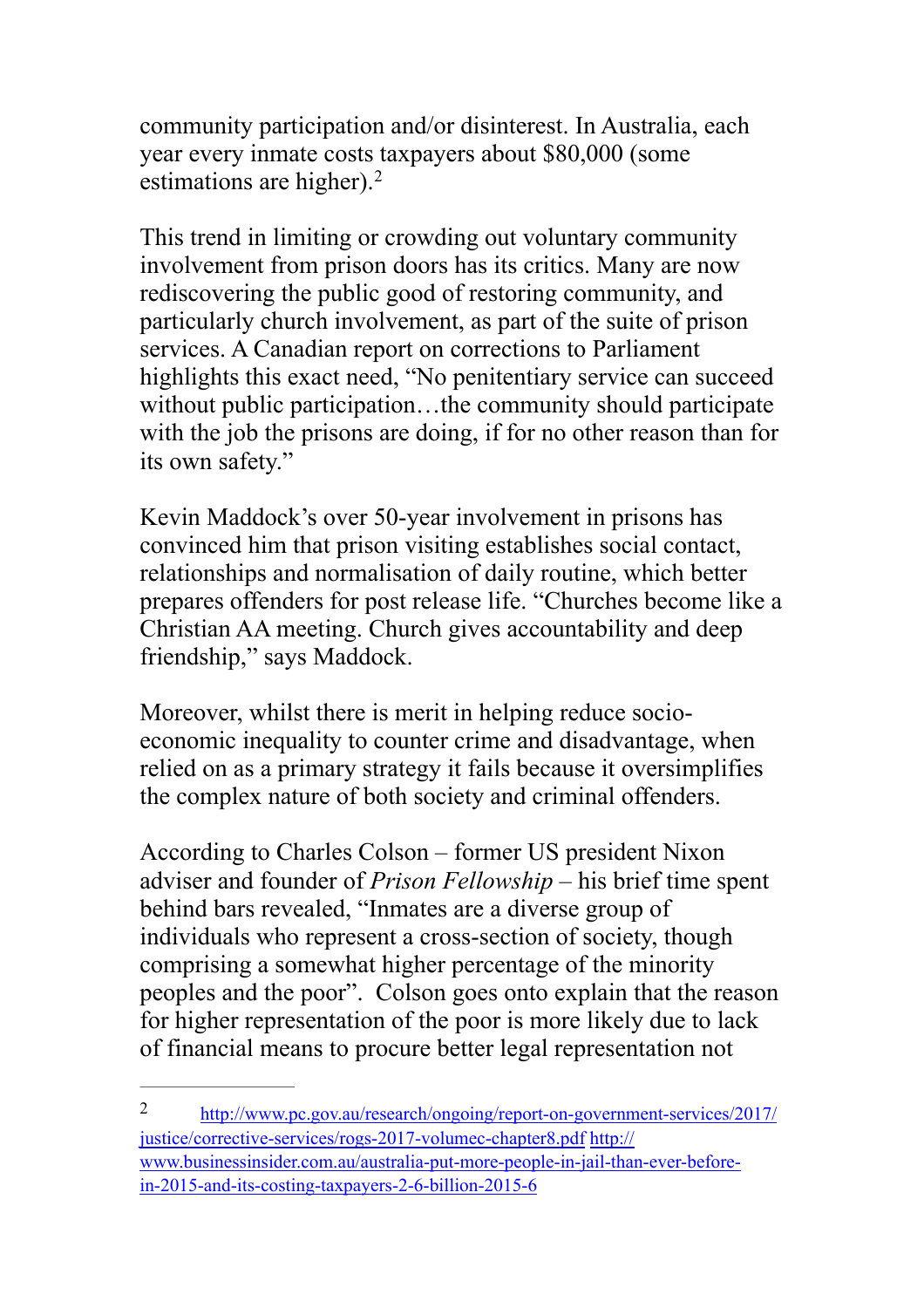necessary a greater disposition to criminality than the rest of society.

Samenow and Yochelson's famous research *The Criminal Personality* (1977) was the product of fourteen years of study. Both researchers trained in the Freudian School of Psychoanalysis and sought to uncover the cause of criminality.

Thousands of hours were dedicated to examining two hundred and fifty incarcerated men, probing fantasies, psychosexual developments, early life experiences, conflicts, and socioeconomic conditions. Their conclusions were unexpected. "Our criminals have eventually revealed to us that what they did was an exercise of choice. In fact, because of our procedures, it was demeaning to them to deny the role of choice…From very early, the oxygen of the criminal's life is to seek excitement by doing the forbidden." Criminals, argue Samenow and Yochelson, needed to correct their thinking. From white collar criminals to inner-city street drug dealers the core thinking that motivated criminal activity was broadly identified as, "consistently superseding their wants and desires over those of others". In laymen's terms: selfishness.

As John Allen, in his book *Assault with a Deadly Weapon: The Autobiography of a Street Criminal*, puts it: "Everybody wants to have their own joint, own their own home, and have two cars. It's just that we are going about it in a different way. I think keeping up with the Joneses is important everywhere."

Samenow and Yochelson suggested a "deliberate conversion of the offender to a more responsible lifestyle". This method involved confronting a criminal with their choices and consequences, suggesting alternative outcomes.

This counter populist notion that values not unemployment play a crucial role in crime rates is supported with a brief historical survey. The 1960s experienced similar unemployment rates to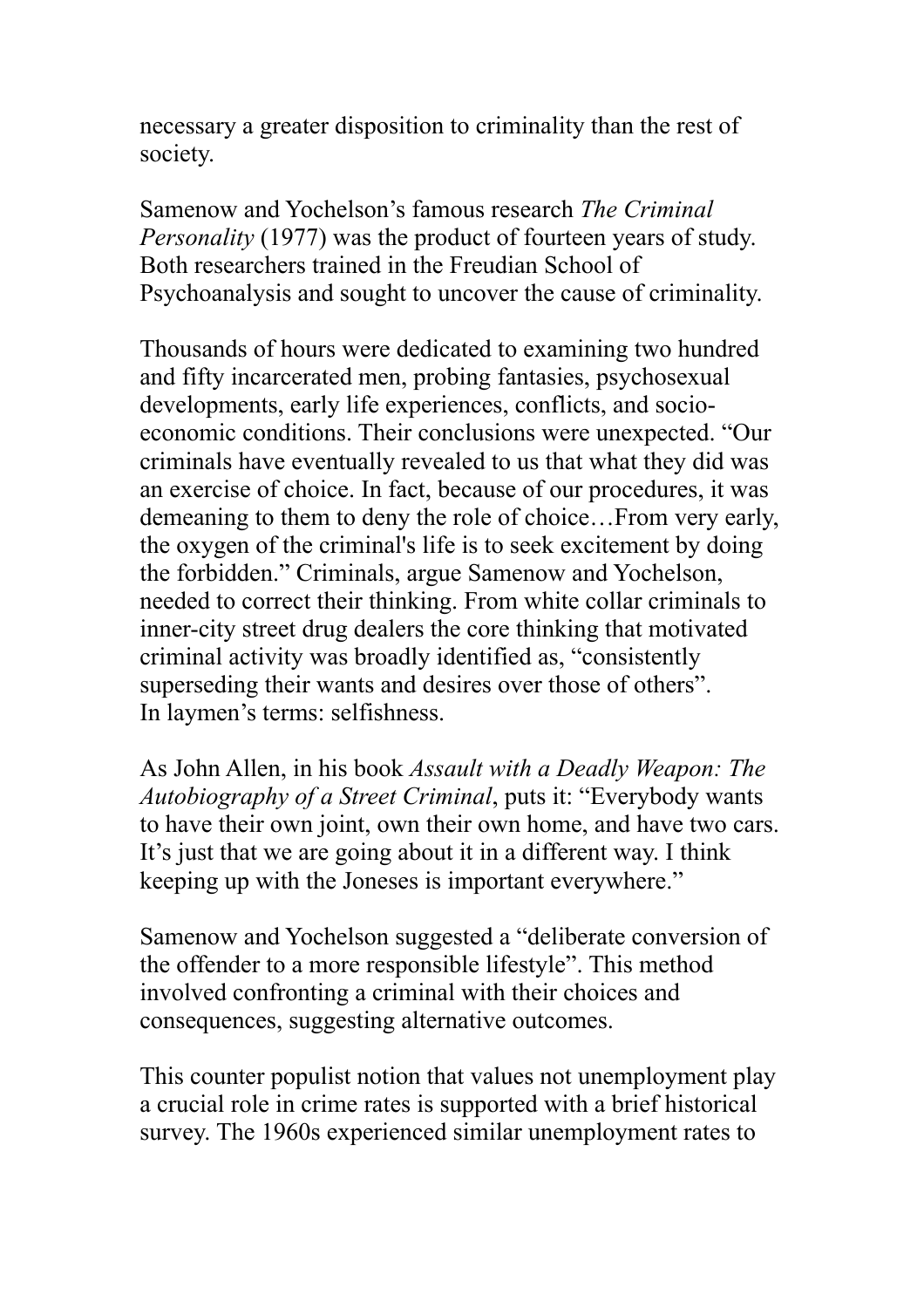the late 1990s and early 2000s, but crime in the 60s was higher while in the later it dropped.

A more dramatic example can be seen when comparing the Great Depression, where official unemployment hit 25 percent, but once again the crime rate in many cities went down. [3](#page-4-0)

<span id="page-4-3"></span>Helping restore an inner framework for moral and work values was exactly the point of Fry's prison work and it makes a compelling case for the return of modern day prison ministry, namely, adopting a two pronged approach - meet the wordly and spiritual needs. This was the focus of Christian based prison programs such as *Inner Change.* Due to the programs largely volunteer driven base and private funding, it was objectively assessed as both cost effective (reducing the drain of public coffers) and successful at reducing reoffending rates[. 4](#page-4-1)

<span id="page-4-4"></span>Similarly, a preliminary evaluation into largely faith-based programs in Victorian prisons concluded that overall the results were positive and particularly participant's lower recidivism rates  $5$ 

<span id="page-4-5"></span>Like Fry, these programs focus on using the time in incarceration to challenge often deeply held values that motivate criminal behaviour.

Times Journalist, Matthew Parris, grew up in Malawi. He returned there as an adult to follow the work of a *Pump Aid* appeal. In the article, *As an atheist, I truly believe Africa need God*, Parris describes the impact of Christian and secular NGOs to individuals and communities. Reluctantly, he maintains that

<span id="page-4-0"></span><https://www.city-journal.org/html/crime-and-great-recession-13399.html> [3](#page-4-3)

<span id="page-4-1"></span>[https://csgjusticecenter.org/nrrc/publications/estimating-the-benefits-of-a-](https://csgjusticecenter.org/nrrc/publications/estimating-the-benefits-of-a-faith-based-reentry-program/) [4](#page-4-4) faith-based-reentry-program/

<span id="page-4-2"></span>[http://prisonnetwork.org.au/wp-content/uploads/2012/09/Monash-post-](http://prisonnetwork.org.au/wp-content/uploads/2012/09/Monash-post-release-report.pdf) [5](#page-4-5) release-report.pdf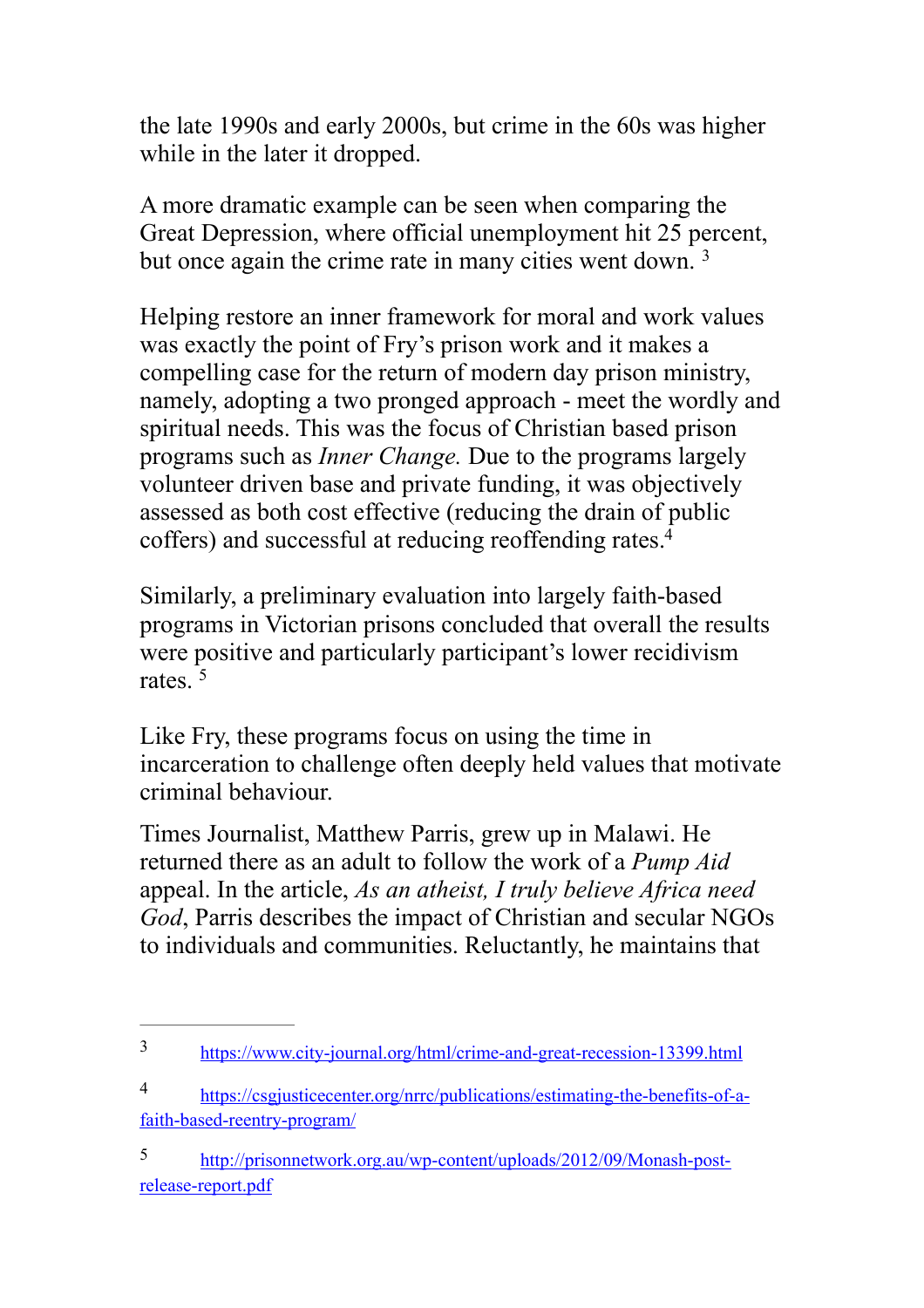Christianity offers the most hope for transformative personal change.

"Those who want Africa to walk tall amid 21st-century global competition must not kid themselves that providing the material means or even the knowhow that accompanies what we call development will make the change. A whole belief system must first be supplanted…(or Africa will be left) at the mercy of a malign fusion of Nike, the witch doctor, the mobile phone and the machete."

 "Now a confirmed atheist, I've become convinced of the enormous contribution that Christian evangelism makes in Africa…Education and training alone will not do. In Africa, Christianity changes people's hearts. It brings a spiritual transformation. The rebirth is real. The change is good," says Parris.

Parris' observations confirms the view of former psychiatrist Theodore Dalrymple who worked in prisons in the UK as well as in some of the poorest and most disadvantaged areas in Britain, Africa and South America.

He is a critic of the welfare state, decries the demise of personal responsibility, a unifying culture and family values, where in his long experience, something as ordinary as a family meal is now an unfamiliar habit for the underprivileged classes.

Society, concludes Dalrymple, is broken. But how do we begin putting such a colossal fragmented system back together? The answer is also vital to how we manage prisons.

Like Parris, Dalrymple also identifies as an atheist, but has developed a sympathetic view of religion compared with secularism when comparing how each informs individuals and society. In the final analysis, Dalrymple says that humanist determinism has done more to drive primitive/base desires and the pursuit of self-centredness, whereas religion, particularly Christianity, takes a deeper, compassionate view of the world on